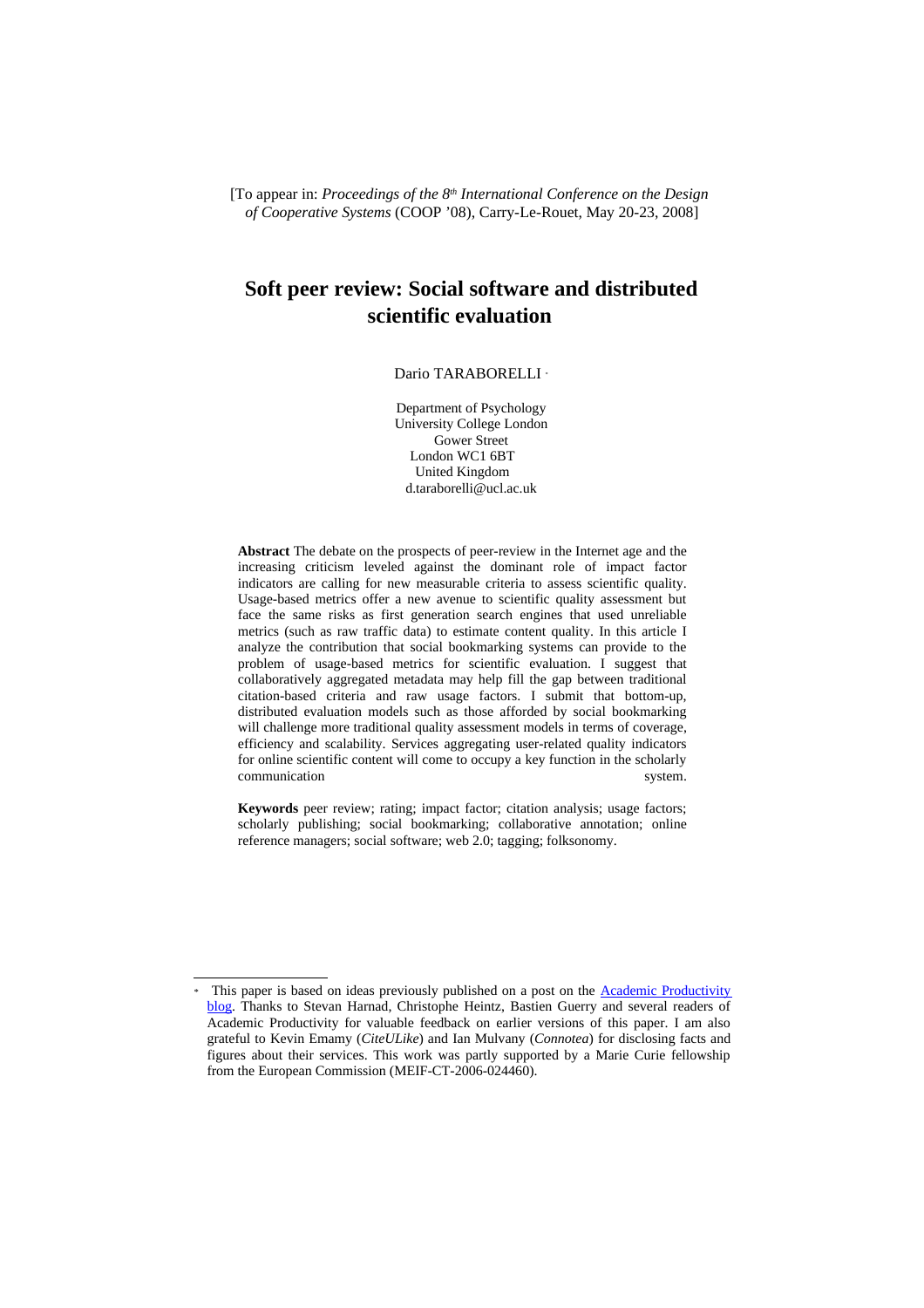## **1 Beyond peer review: usage-based metrics and scientific quality assessment**

A large debate has addressed in recent years the peer-review model of scientific assessment, questioning, among others, its ability to be affordable, accurate, timely, objective, and efficient at detecting fraud. [2] The debate tackled in particular the issue of what measurable indicators are available to estimate the value of scientific knowledge production.

The motivations behind this debate are manifold, but they are partly related to the problem of the explosion of scientific content available in the World Wide Web. The massive availability of scientific content in the Internet is challenging the role academic journals had in the past as privileged vehicles for scientific communication and as filters of scientific quality: the Web has been actually paving the way to new forms of scientific evaluation (such as open peer review or open peer commentary [12]) that were not conceivable as such in the past. More dramatically, the Web is blurring the traditional distinction between content that has been selected because of peer review (what we may refer to as *a priori* scientific quality assessment) and content whose quality is determined by other criteria after its selection for publication (or *a posteriori* scientific quality assessment). Even if the importance of rigorous prepublication selection criteria as a condition to secure scientific quality has hardly been compared to that of post-publication impact assessment, models such as Paul Ginsparg's two-tiered selection [8] have already started challenging the monolithic distinction between *a priori* and *a posteriori* evaluation.

Impact factor [7] has undoubtedly become the de facto standard to measure a posteriori scientific significance in many areas of research, but it has been challenged by several authors calling for more accurate or alternative indicators. [3, 9] The necessity of new assessment strategies to overcome the limits of traditional peer review and the need of new metrics to complement impact factor indicators has become the object of a lively discussion in the literature. In the field of Open Access, projects such as [CiteBase](http://www.citebase.org/) or [OpCit](http://opcit.eprints.org/) have been introduced to enable tracking popularity metrics such as the number of views or downloads per article and to explore the relationship between usage and impact for free online papers. Harnad observes that usage-based metrics are increasingly perceived by the scientific community as a necessary complement to traditional peer review as an indicator of scientific significance:

a new potential measure of on-line impact, not available in the on-paper era, is usage, in the form of "hits". This measure is noisy [in that] it can be inflated by automated web-crawlers, short-changed by intermediate caches, abused by deliberate self hits from authors, and undiscriminating between nonspecific site browsing and item-specific reading) (...), [but ] seems to have some signal-value too, partly correlated with and partly independent of citation impact. (S. Harnad, cit. in McKiernan [16])

Whereas the search engine literature has long since acknowledged that hits or raw usage data provide a poor measure of popularity (let alone quality), there has been relatively little work on potential usage-related metrics that could complement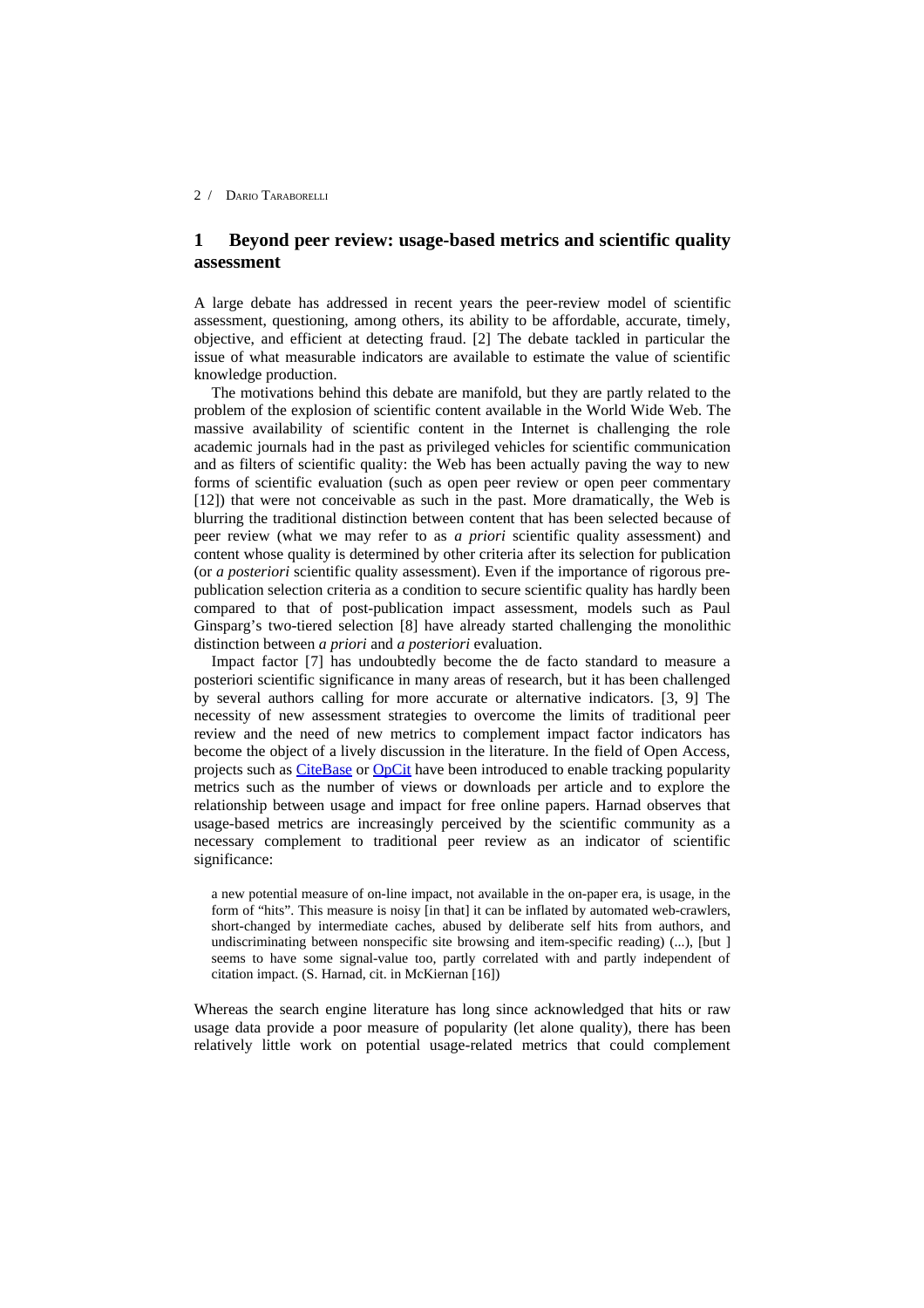traditional quality indicators such as impact factor in the field of scientific literature. [5, 15]

A first milestone in this sense is a report published by the [UK Serials Group](http://www.uksg.org/) on online usage factors (UF), whose objective was "to obtain an initial assessment of the feasibility of developing and implementing journal usage factors" as a criterion to measure scientific quality. [18] It is worth reporting some of the results of this survey:

- the majority of publishers are supportive of the UF concept, appear to be willing, in principle to participate in the calculation and publication of UFs, and are prepared to see their journals ranked according to UF;
- there is a diversity of opinion on the way in which UF should be calculated, in particular on how to define the following terms: total usage, specified usage period, and total number of articles published online. Tests with real usage data will be required to refine the definitions for these terms;
- there is not a significant difference between authors in different areas of academic research on the validity of journal Impact Factors as a measure of quality;
- the great majority of authors in all fields of academic research would welcome a new, usage-based measure of the value of journals;
- UF, were it available, would be a highly ranked factor by librarians, not only in the evaluation of journals for potential purchase, but also in the evaluation of journals for retention or cancellation;
- publishers are, on the whole, unwilling to provide their usage data to a third party for consolidation and for calculation of UF. The majority appear to be willing to calculate UFs for their own journals and to have this process audited;
- there are several structural problems with online usage data that would have to be addressed for UFs to be credible. Notable among these is the perception that online usage data is much more easily manipulated than is citation data.

The results of this survey clearly show that usage-based metrics, as a way to complement traditional peer review, are perceived as a major need by several actors (authors, librarians, publishers) in the scientific communication system. It should be noted, though, that the scope of this survey was limited to the study of *access data* of online resources. Whereas usage statistics (such as those collected by the [COUNTER](http://www.projectcounter.org/) project) certainly provide valuable information to estimate the popularity of online resources, it is arguable whether they will be able to correctly represent quality or scientific authority. In particular, it is debatable whether they will be able to overcome the major issues that afflicted search engine research over the last decade, which led it to abandon raw traffic data in favor of more accurate, scalable and spam-resistant criteria for quality assessment.

Online access data belong to a family of traditional ranking metrics that were recently challenged by the so called [Web 2.0](http://en.wikipedia.org/wiki/Web_2) revolution and by the diffusion of [social](http://en.wikipedia.org/wiki/Social_software) [software](http://en.wikipedia.org/wiki/Social_software) and socially aggregated web metrics. Surprisingly, little has been done to date to understand how to combine the benefits of social network analysis with scientific quality assessment in light of the new forms of collaboration allowed by Web 2.0 services.

The question I aim to address in this paper is the following: is there any kind of measurable indicator to bridge the gap between citation analysis and impact factor on the one hand and raw access data on the other hand in order to provide efficient measures of scientific quality as it is perceived by the academic community?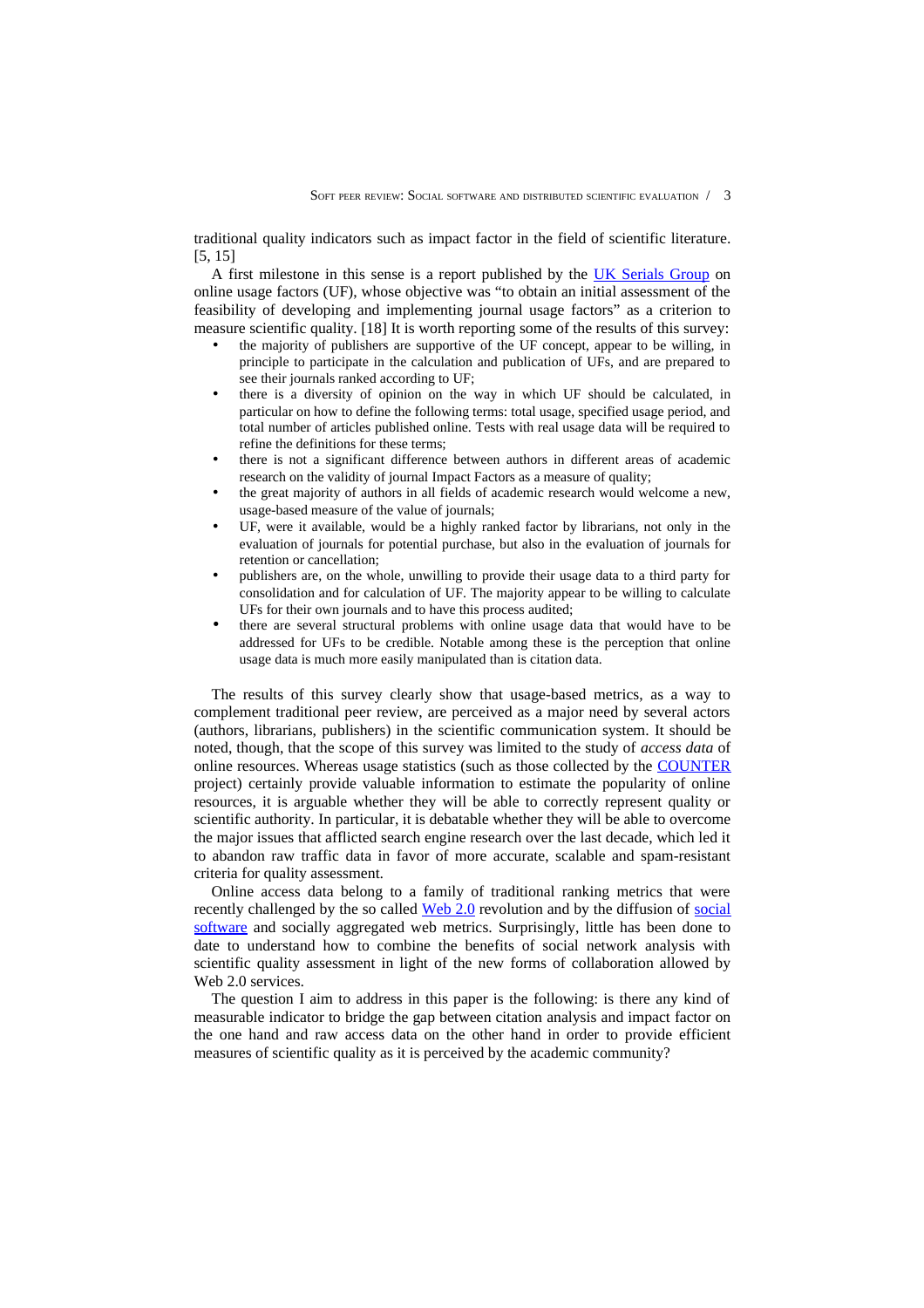I will argue that social software (in particular social bookmarking systems) offer a unique opportunity to provide costless and accurate metrics that may become in the long run more relevant to measure scientific impact than raw hits or other forms of usage-based statistics. I review in particular the case of social bookmarking systems targeted at the academic community such as Nature's [Connotea](http://www.connotea.org/) and [CiteULike](http://www.citeulike.org/) and discuss the challenges traditional scientific evaluation processes face when compared with these systems.

### **2 Social software and collaborative metadata**

Online reference managers are extraordinary productivity tools: they allow users to file scientific references from online databases and easily access, annotate, categorize and share these references with collaborators. It would be a mistake, though, to take this as their primary interest for the academic community. As it is often the case for social software services, online reference managers are becoming powerful and costless solutions to collect large sets of metadata, in this case socially aggregated metadata on scientific literature.

An item in an online bookmarking system (e.g. a paper from an academic journal) is described by a list of tags, ratings, annotations compiled by the user when filing the item in his or her library. Online reference managers allow such metadata to be aggregated from the entire user community. Taken at the individual level, these metadata are hardly of any interest, but at a large scale metrics based on these metadata are likely to outperform more traditional evaluation processes in terms of coverage, speed and efficiency. Social metadata cannot offer the same guarantees as standard selection processes (insofar as they do not rely on experts' reviews and are less immune to biases and manipulations). However, they are an interesting solution for producing virtually costless evaluative representations of scientific knowledge at a very large scale.

Traditional peer review has been criticized on various grounds but possibly the major threat it is currently facing is *scalability*, i.e. the ability to cope with an increasingly large number of scientific paper submissions, which–given the limited number of available reviewers and time constraints on the publication cycle–results in a relative smaller and smaller acceptance rate for high quality journals.

Although ratings based on collaborative metadata will never replace hard evaluation models such as traditional peer review, they are in a good position to outperform them in terms of efficiency and scalability, at least as soon as they reach critical mass of users. When this happens and as soon as their potential is fully acknowledged, I anticipate that academic content providers (including publishers, scientific portals and bibliographic databases) will be urged to integrate metadata from social software services.

The following is a list of areas in which I expect metrics from social bookmarking services targeted at the academic community to challenge traditional quality assessment indicators.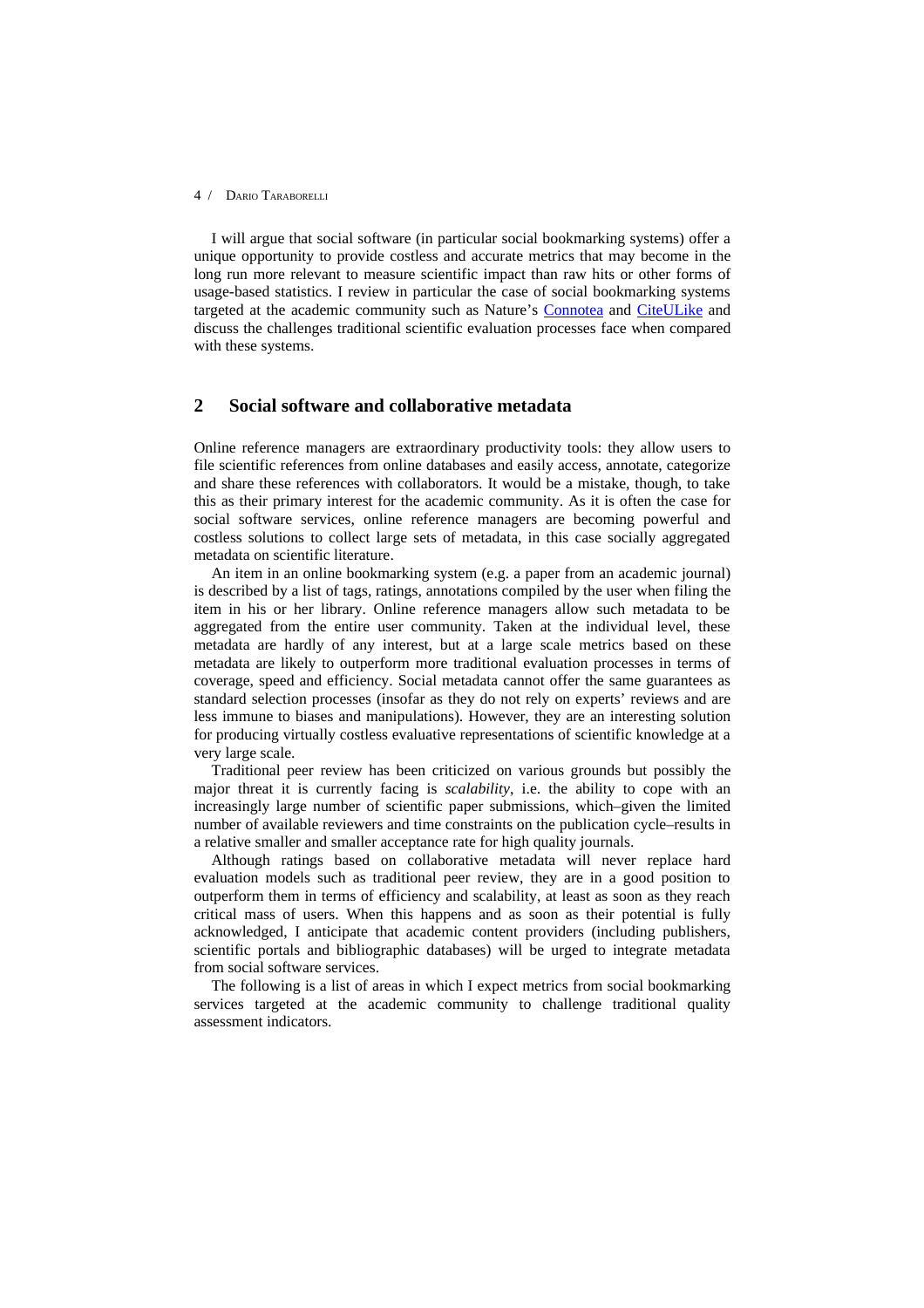### **2.1 Semantic relevance**

A widely acknowledged application of tags as collaborative metadata is their use as semantic descriptors. Tagging is the most popular example of how social software (at least according to its defendants) helped overcome the limits of traditional, top-down approaches to content categorization. Collaboratively aggregated tags can be used to extract similarity patterns, for automatic clustering or to improve the quality of search engine results.[4, 19]

In the case of academic literature, tags can provide extensive lists of keywords for scientific papers, often more accurate and descriptive than those originally added by the author. Figures 1. and 2. compare keywords respectively used by the author and by the community of users to describe a popular article about tagging, ordered by the number of users who added a specific tag in their bookmarks as a descriptor for the article.



Figure 1: List of keywords for a popular article on "tagging" as compiled by the author, from Del.icio.us.

|          | <b>common tags cloud</b>   list |
|----------|---------------------------------|
|          | 1036 tagging                    |
|          | 590 folksonomy                  |
| 466 tags |                                 |
|          | 409 psychology                  |
|          | 391 cognitive                   |
|          | 345 web2.0                      |
|          | 187 del.icio.us                 |
|          | 102 toread                      |
|          | 98 tag                          |
|          | 95 cognition                    |
|          | 87 research                     |
|          | 86 social                       |
|          | 85 blog                         |
|          | 83 classification               |
|          | 82 article                      |
|          | 80 web                          |
|          | 78 analysis                     |
|          | 65 taxonomy                     |
|          | 62 socialsoftware               |
|          | 61 brain                        |
|          | 59 folksonomies                 |
|          | 53 metadata                     |
|          | 53 usability                    |
|          | 52 design                       |
|          | 49 science                      |
|          |                                 |

Figure 2: Distribution of collaboratively aggregated keywords for the same article as in figure 1, from Del.icio.us.

Similar lists can be found in CiteULike or Connotea, although neither of these services seem to have realized so far how important it is to rank tags by the number of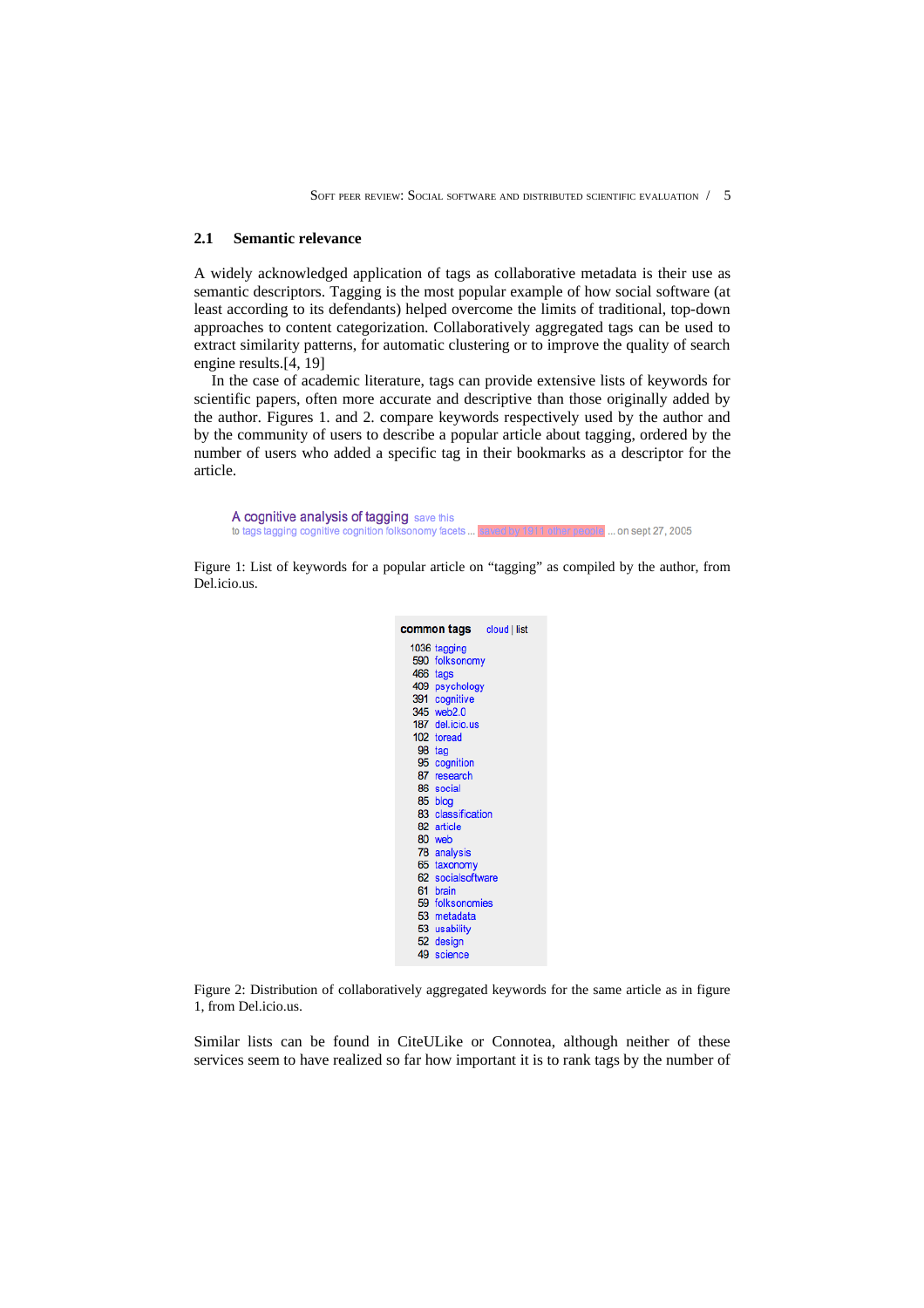users who applied them to a specific item. Measuring tag density per item in social software is possibly the most reliable strategy to estimate the semantic relevance of an item without relying on expert feedback. Services allowing to aggregate keywords compiled by multiple users to describe scientific references are then in the best position to become providers of virtually cost-free, collaboratively aggregated semantic metadata for large sets of scientific articles and to challenge more traditional and costly top-down categorization approaches.

### **2.2 Popularity**

Another fundamental type of metadata that can be extracted by social bookmarking systems is popularity indicators. Looking at how many users bookmarked an item in their personal reference library can provide a reliable measure of the popularity of that item within a given community. Understandably, academically oriented services (like [CiteSeer,](http://citeseer.ist.psu.edu/) [Web of Science](http://scientific.thomson.com/products/wos/) or [Google Scholar\)](http://scholar.google.com/) have focused so far on citation analysis, which is the standard indicator of a paper's authority in the bibliometric tradition. I anticipate that popularity indicators from online reference managers will eventually become a factor as crucial as citation analysis for evaluating scientific content.

This may sound paradoxical if we consider that complex authority measures were introduced precisely to avoid the typical biases of raw usage-based popularity indicators. Social bookmarking data are likely to provide more robust indicators than usage factors insofar as they result from the intentional behavior of users interested in marking an item for future use rather than from pure navigation patterns. *Bookmarking an item* is a much more relevant (and virtually more spam-resistant) kind of action to estimate user interest than merely *following a link*. In this sense, social bookmarking systems are likely to provide accurate figures on papers that are frequently read and cited in a given area of science.

Whether social bookmarking popularity data are better indicators than accessbased factors to measure the scientific significance of an article within a given academic community is an empirical question. It has been shown that ratings for scientific articles aggregated from an online community of biologists [\(F1000\)](http://www.facultyof1000.com/) strongly correlate with their impact factor. [1] A comparison of the distribution of citations, the distribution of popularity indicators in social bookmarking services and access-based figures for a representative sample of papers would provide a very much needed contribution to the understanding of how good different kinds of usage-related metrics are at predicting scientific impact. [see for instance 6, 11]

Interestingly, a number of social bookmarking systems such as **Del.icio.us** have started realizing the strategic importance of redistributing popularity data they collect. Del.icio.us recently introduced the possibility of displaying on external websites [popularity indicators](http://blog.delicious.com/blog/2006/12/the_new_and_tag.html) based on the number of users who filed a specific URL in their bookmarks. Similar ideas have been in circulation for years (consider for example Google's [PageRank indicator](http://toolbar.google.com/button_help.html) or Alexa's [traffic ranking](http://www.alexa.com/site/help/traffic_learn_more) in their browser toolbars) but it seems that social bookmarking systems have not fully acknowledged the importance of redistributing the metadata they collect.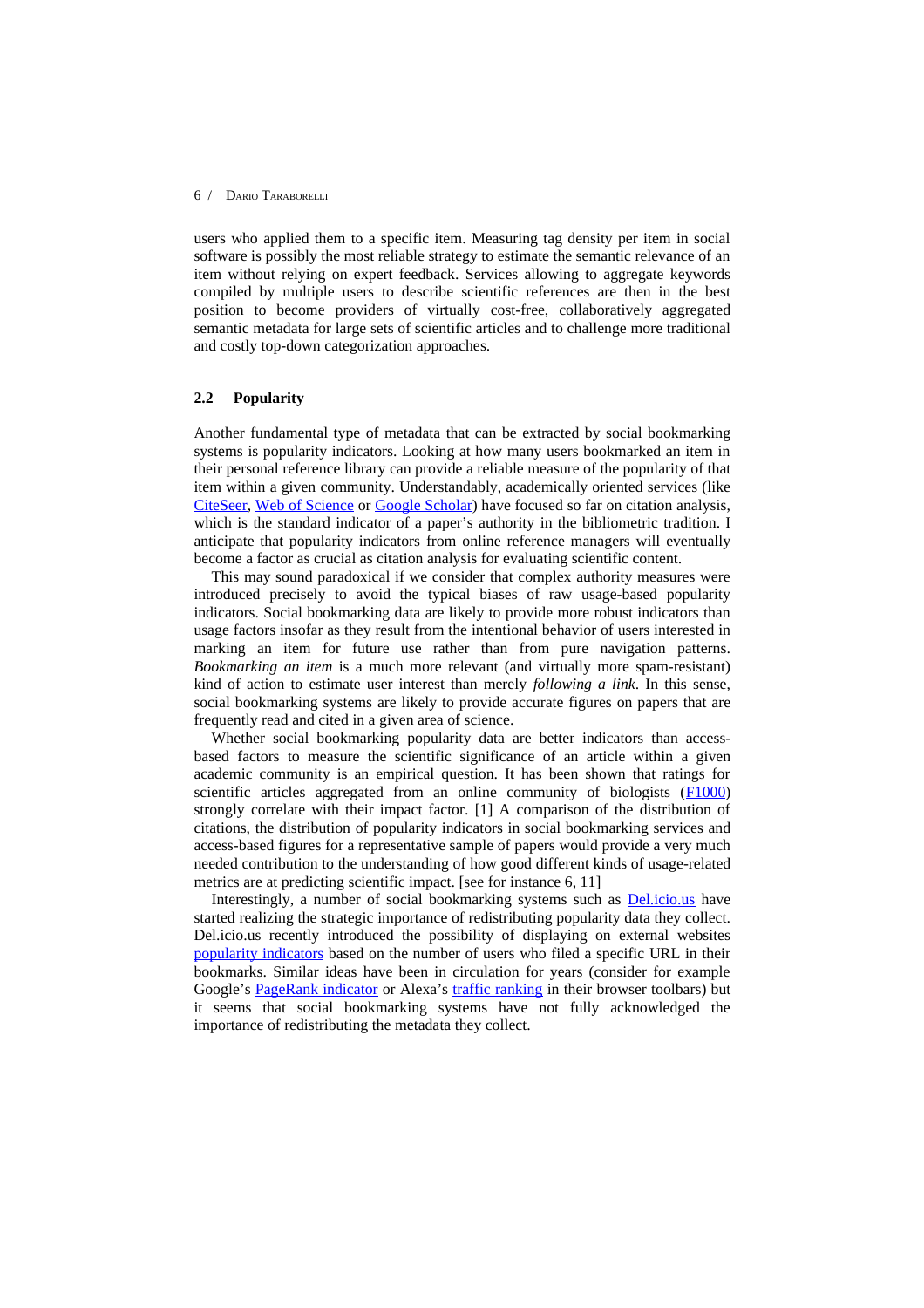SOFT PEER REVIEW: SOCIAL SOFTWARE AND DISTRIBUTED SCIENTIFIC EVALUATION / 7

posted to ecology folksonomy tagging web web\_epistemology by dartar as \*\* and 129 others ... on 2007-02-21 03:25:20

Figure 3: Popularity indicators for an article in CiteULike.

Connotea, CiteULike and similar services should consider giving back to content providers (from which they borrow bibliographic metadata) the ability to display the popularity indicators they produce. When this happens, it is not unlikely that publishers may start displaying popularity indicators on their websites (e.g. *Article X was bookmarked by 10,234 readers*) to promote their content.

### **2.3 Hotness**

"Hotness" can be described as an indicator of short-term scientific significance, a useful measure to identify emerging research trends within specific communities. Mapping popularity distributions on a temporal scale is actually common practice. Indicators such as [ISI Impact Factor](http://scientific.thomson.com/free/essays/journalcitationreports/impactfactor/) are systematically complemented with timedependent metrics: *High Immediacy* on the one hand describes the frequency of citations an article receives within a specific timeframe, which allows to identify journals that are good at providing cutting edge information; *Cited Half-Life* on the other hand can be used to estimate how long an article is perceived as relevant in the field. Similar criteria are used by social software services (such as **Del.icio.us**, [Technorati](http://www.technorati.com/) or [Flickr\)](http://flickr.com/) to determine *what's hot* in the last days of activity.

Online reference managers have recently started to look at such indicators. As of its current implementation, CiteULike measures "hotness" by explicitly asking users to vote for articles they like. The goal—CiteULike developer Richard Cameron explains—is to "catch influential papers as soon as possible after publication". There are several reasons to believe that explicit votes may not be the best way to capture emerging trends within a given academic community. Relying on votes (whether they are combined or not with other metrics) is a questionable strategy to measure timerelated popularity information from users, insofar as most users who use social bookmarking services are unlikely to cast a vote if they do not see its immediate benefits, whereas a large part of those users who actively vote may do so for opportunistic reasons. In order to provide reliable figures, popularity indicators should rely on patterns that are implicitly generated by user behavior: the best way to know what a community of users likes is definitely not to *ask* them, but to aggregate meaningful patterns from the natural behavior of users who joined a given service. Hopefully online reference management services will soon realize the importance of extracting measures of time dependent popularity in an implicit and automatic way: most mature social software projects solved this issue by avoiding the use of explicit votes.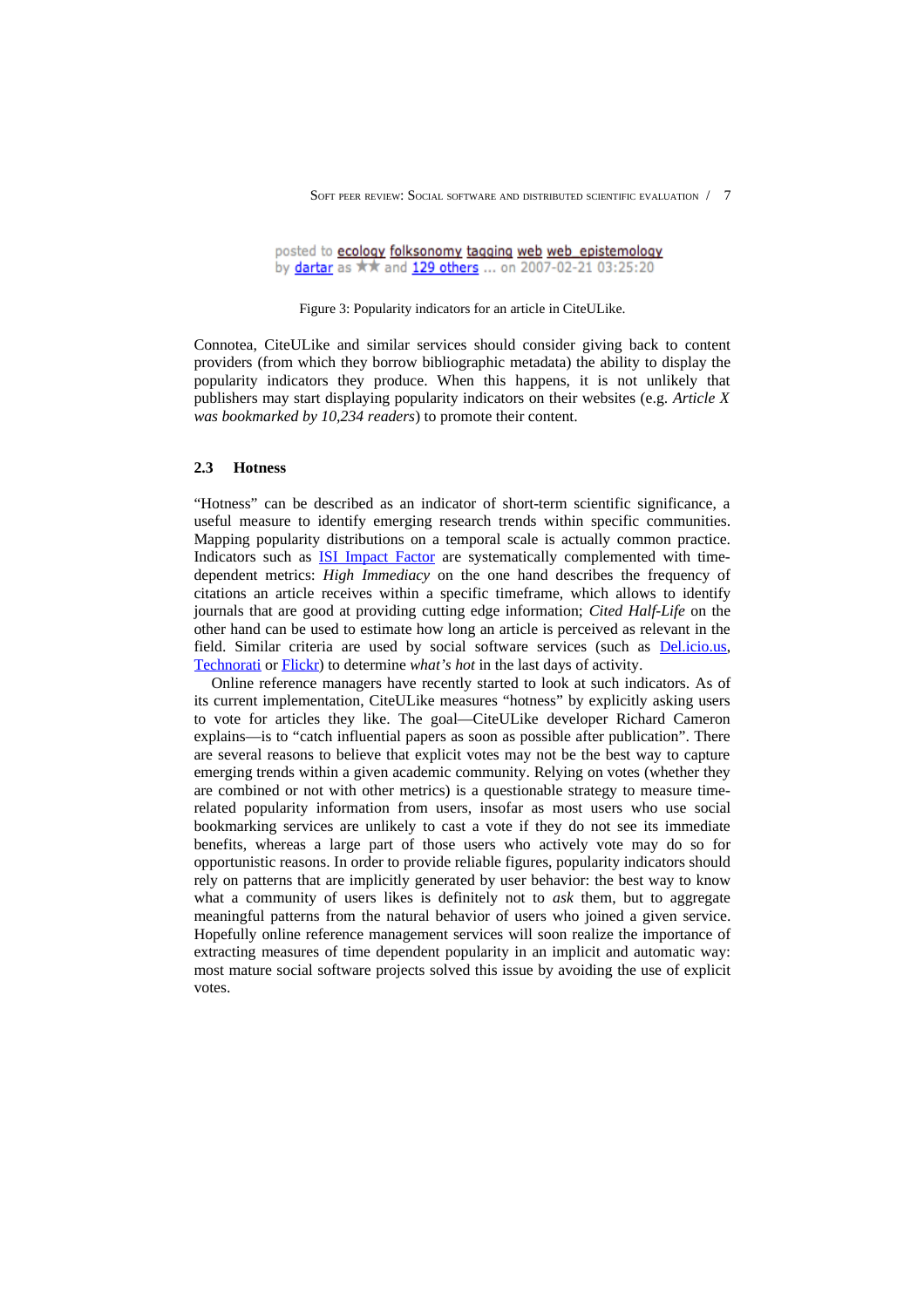### **2.4 Collaborative annotation**

One of the most understated (and in my opinion, most promising) aspects of online reference managers is the ability they provide to collaboratively annotate content. Collaborative annotation functionality was introduced by platforms such as [Naboj](http://www.naboj.com/) (a service allowing collaborative annotations of arXiv preprints) or electronic journals such as **Philica**, allowing open peer commentaries on the articles they feature.

A distinctive feature of online reference managers is that they do not require specific incentives for notes and reviews to be produced, since annotating references is an activity individual users naturally engage in when filing a reference in their library. The issue of incentives and of the cost related to reviewing content for free has actually been one of the major obstacles to the diffusion of open peer review systems, witness the failure of Nature's pilot experiment in 2006. [10]

Collecting annotations from users of online reference managers, on the

other hand, looks like a more viable strategy precisely because these annotations are generated *spontaneously*. Online reference managers allow users to add public notes and short reviews to items they bookmark, which in turn can be used to automatically aggregate collaborative lists of annotations without any explicit incentive or call for commentary.

Could such annotations be used to extract meaningful metadata at a large scale for the purpose of measuring scientific quality and impact? The obvious reason why bottom-up, collaborative annotation cannot be compared, in this respect, with traditional refereeing is that the expertise of the reviewer cannot be directly measured. The crucial question is then to understand if there is a viable strategy to make collaborative annotation more reliable while maintaining the advantages of social software.

Weighting user contributions by independently assessed authority is an issue that was recently brought to public attention by the [Citizendium vs. Wikipedia debate.](http://blog.citizendium.org/2007/03/21/we-arent-wikipedia/) The solution proposed by the Citizendium founder to externally check the academic credentials of contributors is definitely a good solution to secure the quality of contributions against inaccuracy, abuse and vandalism. But the question remains open whether this approach is scalable without specific incentives. I suggest in what follows an alternative solution that could be implemented in online reference management systems to combine some features of anonymous refereeing with the benefits afforded by social software.

A possible bottom-up solution to the problem of ranking contributions by authority would be to introduce user rating as a function of their perceived expertise as measured by the user community. Asking users to directly rate each other is definitely not a viable approach: as in the case of "hotness" measures based on explicit votes, mutual user rating is an easily biasable strategy. Indirectly rating expertise by rating anonymous contributions looks like a much more robust solution. Assuming that users massively annotate references they file in their library and accept to make these notes public, notes from multiple users can be easily aggregated and displayed for each item. Notes could then be displayed anonymously to other users, who would have the possibility to save a note in their own library if they consider it useful. This behavior (i.e. importing someone else's annotation) could be taken as an indirect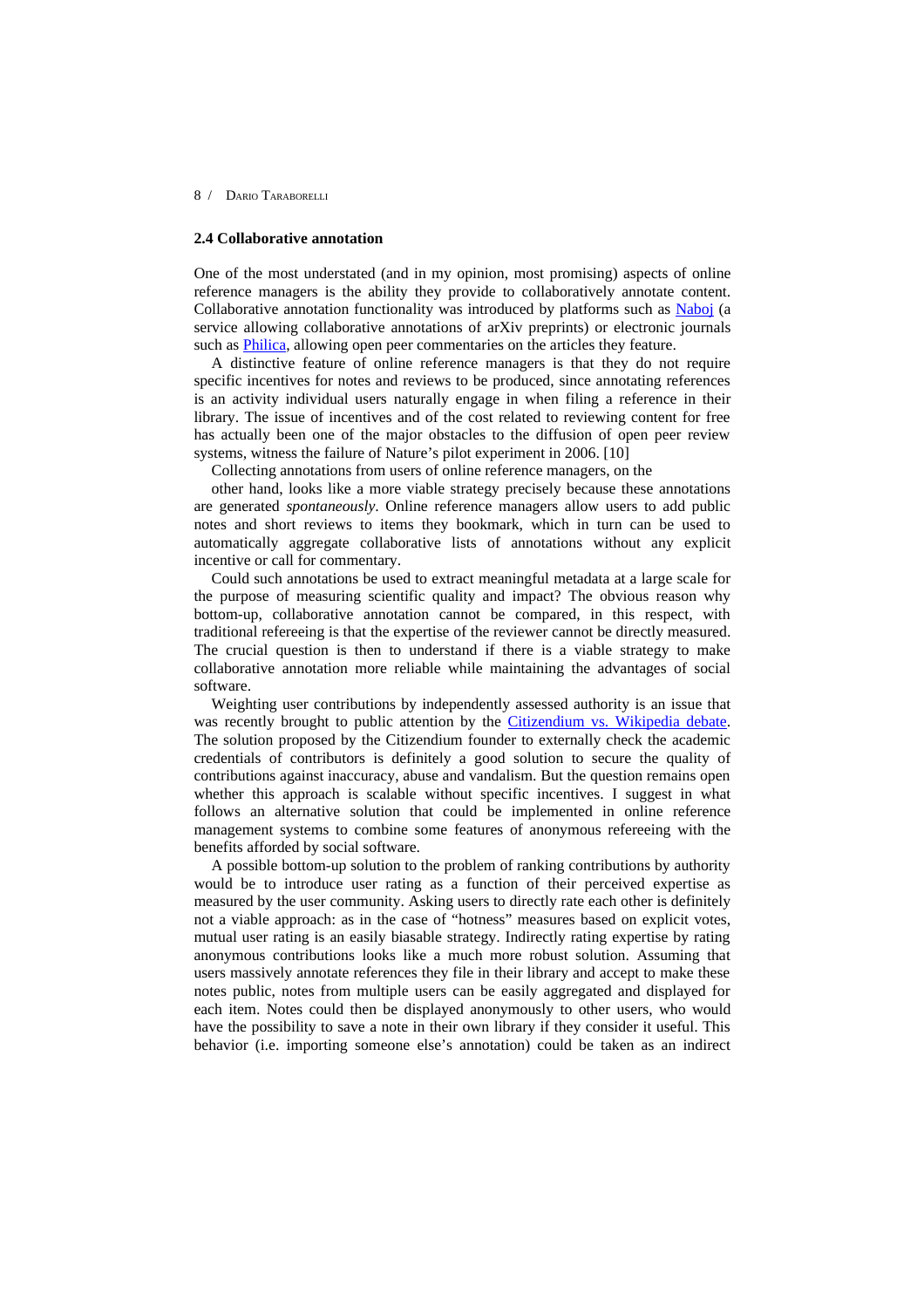positive rating for the author of the note, whose overall score would result from the number of anonymous contributions she wrote that other users imported.

These ratings can then be calculated on a per-topic basis. Suppose user A has a large number of positive ratings for comments she posted on papers tagged with tag *dna*: this will be a bottom-up indicator of her expertise for the *dna*; topic within the user community. User A will then have different degrees of expertise for topics *tag1*, *tag2*, *tag3*, as a function of how useful other users found her anonymous annotations to papers tagged respectively with *tag1*, *tag2*, *tag3*.

This is just an example of how valuable information could be extracted from collaborative annotations by adding an indirect rating layer within online reference management systems. Allowing indirect rating of annotations posted via anonymous contributions would allow implementing at a large scale a sort of *soft peer review* system. This in turn would allow social software services to aggregate much larger sets of evaluative metadata about scientific literature than traditional reviewing models will ever be able to provide at a large scale.

# **3 The role of collaborative evaluation in scientific knowledge production**

I reviewed a number of ways in which social software metrics might help bridge the gap between traditional quality indicators and raw usage factors, thus answering to the need of more accurate metrics to evaluate scientific significance. The potential of social bookmarking to provide relatively unbiased metrics is underestimated in the current debate on usage factors. Compared to raw access-data, social bookmarking metrics are likely to provide better proxies to estimate the impact of scientific papers in the academic community insofar as they are aggregated from much more specific usage patterns: the act of *bookmarking* an item as opposed to the act of simply *following a link* or *downloading a paper*. Obviously, there is no guarantee that bookmarking is spam-free, and social bookmarking immune to [self-promotion](http://www.brianstorms.com/archives/000575.html) [gaming,](http://www.brianstorms.com/archives/000575.html) but there are several reasons to believe it is far more reliable as a proxy than mere usage data:

- bookmarks require user registration whereas usage data can be artificially inflated via robots;
- a bookmark indicates a single action by a user whereas in the general case there is no way to understand how many hits are generated by different users or by the same user visiting the same resource several times;

In this sense, social bookmarking systems offer a unique opportunity to provide a class of usage-related indicators of scientific quality that look more robust than any other kind of bottom up solutions to this problem.

How will traditional top-down quality assessment cope with the diffusion of new forms of distributed scientific evaluation? Whether soft peer review will oust more traditional assessment models is a question that can only be answered by considering the conditions that any candidate system alternative to peer review should meet.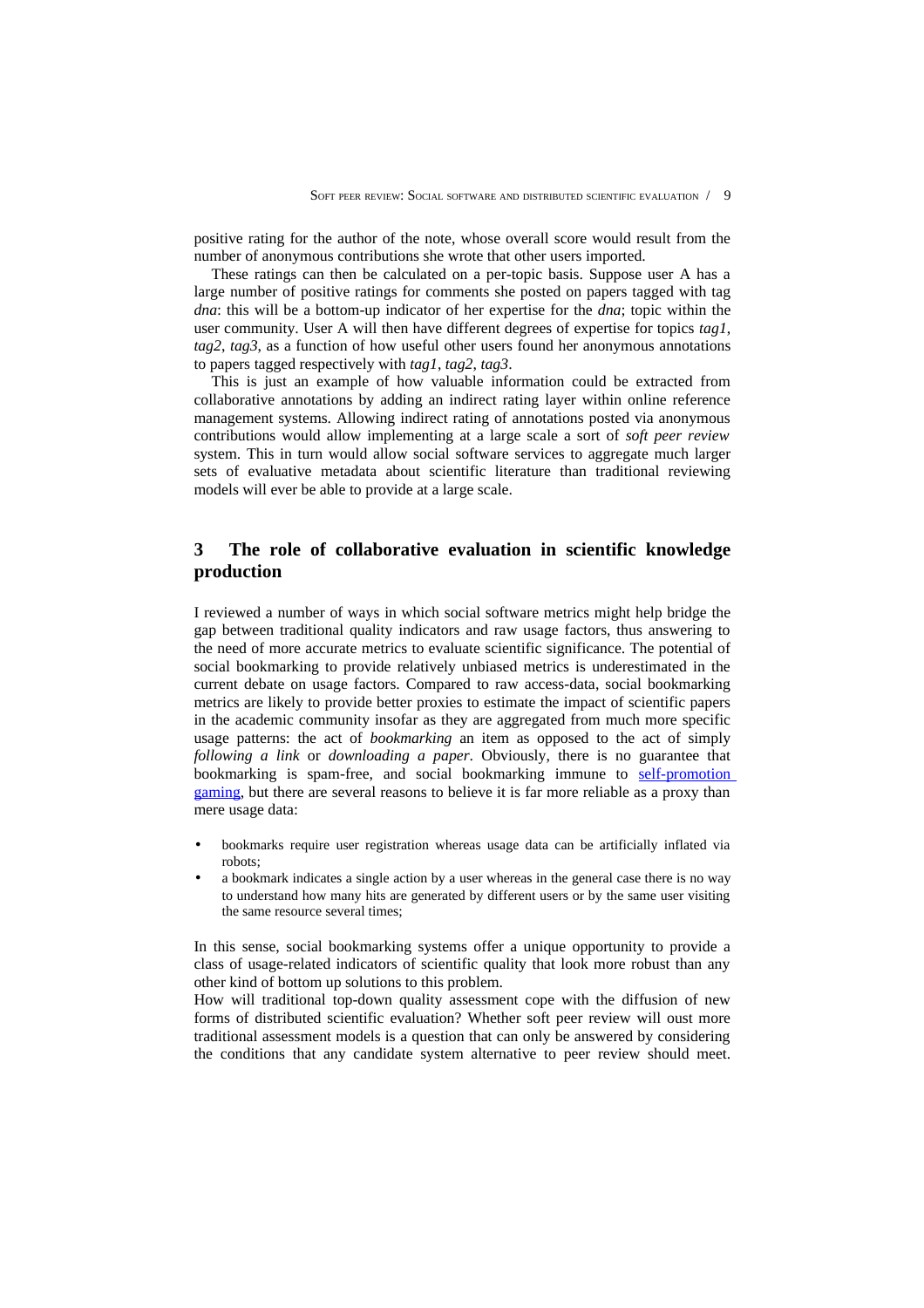Former Nature editor Charles G. Jennings [14] summarizes the basic requirements for a scientific quality assessment system as follows (emphasis mine):

- It must be *reliable* it must predict the significance of a paper with a level of accuracy comparable to or better than the current journal system.
- It must produce a recommendation that is easily *digestible*, allowing busy scientists to make quick decisions about what to read. [...]
- It must be *economical*, not only in terms of direct costs such as web operations, but also in terms of reviewer time invested.
- It must *work fast*. The peer review system produces clear-cut decisions relatively quickly (in part because editors pester reviewers to deliver their reports), whereas many forms of communal assessment such as the emergence of a statistically significant pattern of citations or expert recommendations are likely to be slow and gradual by comparison. [...]
- It must be *resistant to 'gaming'* by authors. Of course, savvy authors already know how to work the current system, but the separation of powers between editors and anonymous reviewers does I believe preserve some integrity to the process.

Understanding whether evaluations enabled by social bookmarking meet these criteria is beyond the scope of the present discussion. Quantitative analyses will have to compare how peer review and distributed evaluation processes perform as competing scientific assessment systems against the above benchmarks.

It is noteworthy, however, that on top of reliability requirements, several of the conditions suggested by Jennings explicitly refer to the sustainability of evaluation systems. It is not implausible in the long run scientific evaluation systems, in order to be sustainable, will have to become independent of scientific dissemination systems (e.g. scholarly journals run by academic publishers). Evaluation and dissemination can be regarded as two distinct functions in the scientific communication system [17] that are currently fulfilled by the same actors, i.e. peer-reviewed journals. There seems to be no reason to exclude that the relationship between evaluation and dissemination systems may change in the future under the pressure of new technologies. This is particularly likely in a situation in which scientific content and metadata about this content are massively available online, thus favoring the development of third party services.

The emergence of search engines as universal quality assessment institutions to orient users in content selection is the result of the pressure put on the system by the explosion of content and by the need of efficient and scalable solutions to cope with this explosion. In this sense, search engine have come to occupy a crucial epistemic function between knowledge producers and knowledge consumers in the World Wide Web. [13]

Scientific knowledge transmission may face the same destiny in an even more dramatic way. I proposed a few ways in which social bookmarking and collaborative annotation systems could be used to extract large-scale indicators of scientific quality from user behavior without the need of specific incentives. In the long run, I expect these bottom-up, distributed processes to become more and more valuable to the academic community and traditional publishers to acknowledge the necessity of integrating metadata collected through social software. This will be possible as soon as collaborative annotation services reach critical mass and start developing facilities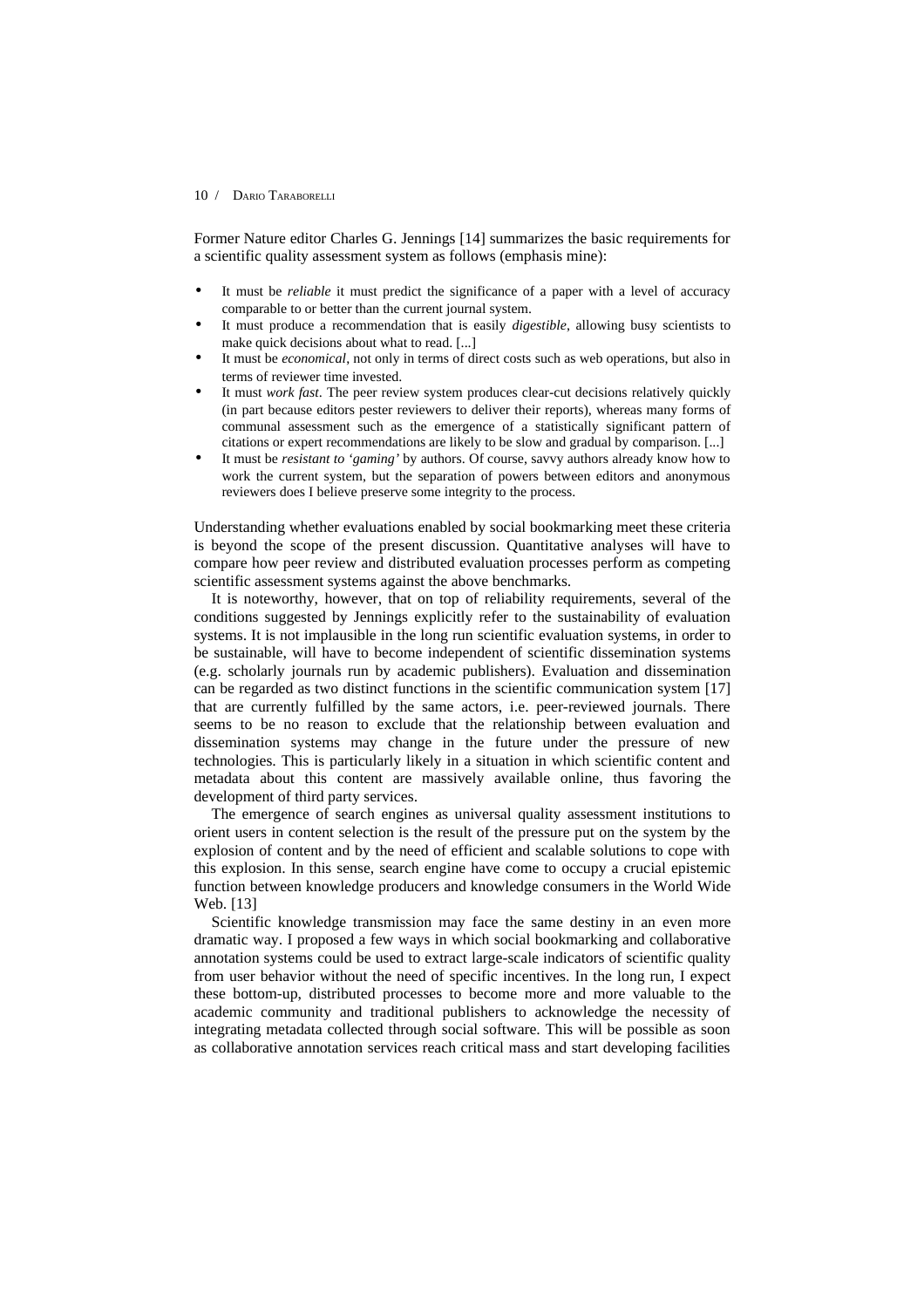(ideally programmable interfaces or API) to expose the data they collect and feed them back to potential consumers (publishers, individual users or other services).

The future role of social bookmarking systems (as I envision this) is not dissimilar from that of mashup services, as intermediate providers–between information producers and information consumers–of aggregated metadata. To quote the conclusions of an article on the future of the [mashup economy:](http://gigaom.com/2007/01/21/making-money-in-the-mashup-economy/)

[y]ou don't have to have your own data to make money off of data access. Right now, there's revenue to be had in acting as a one-stop shop for mashup developers, essentially sticking yourself right between data providers and data consumers.

A similar reason could justify a strong presence of these services in the scientific communication system. If they succeed in doing this, they will come to occupy a crucial function in the system of scientific knowledge production and challenge the traditional approaches to scientific assessment.

### **References**

[1] Revolutionizing peer review? *Nat Neurosci*, 8(4):397–397, April 2005. doi: 10.1038/nn0405397. URL http://dx.doi.org/10.1038/nn0405397.

[2] Peer review and fraud. *Nature*, 444(7122):971–972, December 2006. doi: 10.1038/444971b. URL http://dx.doi.org/10.1038/444971b.

[3] The impact factor game. *PLoS Medicine*, 3(6), June 2006. doi: 10.1371/journal. pmed.0030291. URL http://dx.doi.org/10.1371/journal.pmed.0030291.

[4] S. Bao, G. Xue, X. Wu, Y. Yu, B. Fei, and Z. Su. Optimizing web search using social annotations. In WWW '07: *Proceedings of the 16th international conference on World Wide Web*, pages 501–510, New York, NY, USA, 2007. ACM Press. ISBN 9781595936547. doi: 10.1145/1242572.1242640. URL http://dx.doi.org/10.1145/1242572.1242640.

[5] J. Bollen, H. Van de Sompel, J. A. Smith, and R. Luce. Toward alternative metrics of journal impact: A comparison of download and citation data. *Information Processing & Management*, 41(6):1419–1440, December 2005. doi: 10.1016/j.ipm.2005.03.024. URL http://dx.doi.org/10.1016/j.ipm.2005.03.024.

[6] T. Brody, S. Harnad, and L. Carr. Earlier Web usage statistics as predictors of later citation impact. J. Am. Soc. Inf. Sci. Technol., 57(8):1060–1072, June 2006. ISSN1532-2882. doi: 10.1002/asi.v57:8. URL http://dx.doi.org/10.1002/asi.v57:8.13

[7] E. Garfield. The agony and the ecstasy— the history and meaning of the jour nal impact factor. In *International Congress on Peer Review And Biomedical Pub lication*, Chicago, September 2005. URL http://garfield.library.upenn.edu/ papers/jifchicago2005.pdf.